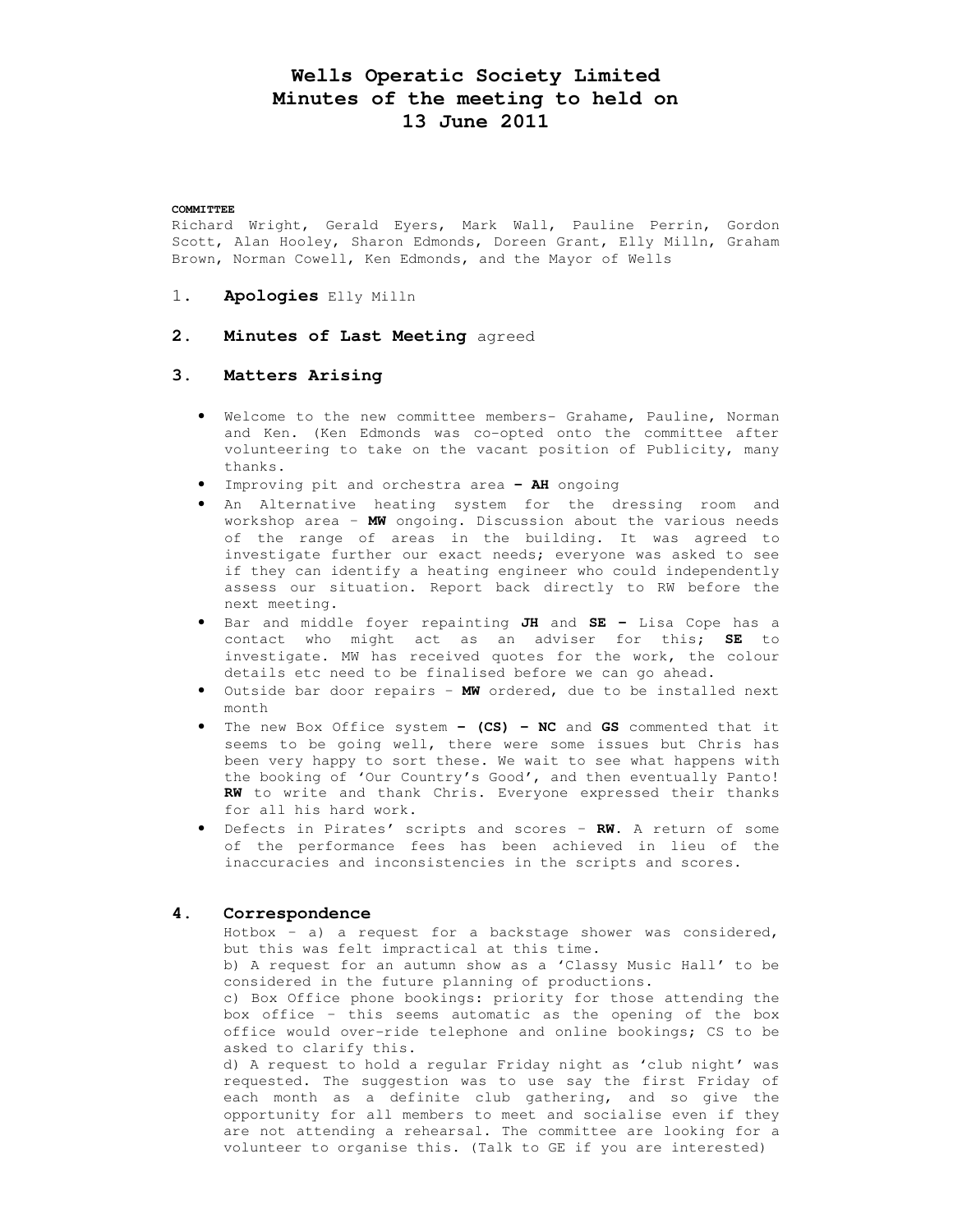Email from David Papworth re Broken smoke machine – it was agreed to hire this in the future. The smoke curtain needs attention RW to investigate the regulations before we do anything. Other points were made relating to Pirates, these had been covered at a previous meeting.

## **5. Treasurer's Report – PP**

- It was agreed to combine the 3 theatre accounts into one and simplify the signatories. It was also agreed to move to more online banking.
- MDC have given us back 15% of the discretionary 20% rate relief that we had lost earlier in the year. We now pay just 5% rates.
- Pirates of Penzance made £2738 profit, well done to all involved
- Creative Carpets have paid their parking permit fee.

## **6. Membership**

- New Members Mark Foster (ordinary), Fraser Wall (ordinary)**GE**
- It was agreed to produce laminated cards for new members, and then stickers for each renewal **GE**
- Patrons update **EM** next meeting
- AGM and Dinner Dance A really big thank you to Alan and team for all the work in organising the DD, it was a really good evening. The main concern raised was over the cost (even though the Theatre subsidised the price), AH to investigate other options. The structure and established pattern of the AGM still works and this is to be repeated next year.

## **7. Publicity**

- The Publicity Guide update (website use etc)**KE** to look at this with **RW** ongoing
- AH to ask Thales if they can provide paper for the Billboards, we have now run out.

#### **8. Theatre Renovations**

• Purchase of new rehearsal piano – **GE and Sheila Ross** ongoing

## **9. Production/trifold/hire**

- **Our Country's Good 6-9 July 2011** Director **Lois Harbinson,**  Producer – **GS,** SM – **Charlie Watkins,** Lighting – **Pete Ross,** ASM – **Catherine Tucker,** Programme & Publicity – **Elly Milln,**  Costumes – **Sue Scott**, Props – **Leslie Ricketts**, Rehearsal Schedule done, Budget agreed. Ticket price £9 and £7
- **Brenda Bly The Teen Detective 14 17 Sept 2011**  Director **AH**, MD – **Sheila Ross,** SM – **David Papworth,** ASM – **Catherine Tucker,** Assistant Producer **– Doreen Grant,** Lighting – **Graham Brown,** Choreography **– Carol Applegate,** Prompt – **Anne Beechey,**  Costumes **– Sarah Briton ,** Rehearsal schedule done. Budget done, Ticket Price £10 and £8
- **Robin Hood 10-17 Dec 2011** written by Vicky Orman, Director **Tina Eyers**, Ass Dir – **Sandra Marshall**, MD **– Sheila Ross**, Choreographer – **Kim Fisher** (adults) **Ella Upham** (children), SM – **Charlie Watkins**, ASM – Catherine Tucker, Lighting – **Graham Brown**, Sound - **Pete Ross**, Make up – **Helen and Julie Makin**, Producer – **GE**, Prompt - ?, Costumes – **Sarah Briton & Co.** Publicity and Programme – **Vicky Orman and Sarah Kendall**, Children coordinator – **DG**, Rehearsal schedule to be done, Budget TBA, Ticket Price £9 & £7
- **Feb 2012 One act plays MW & DG** directing? tba
- **The Sound of Music 16-21 April 2012,** Director **Gill Kerton**, MD – **Darren Kerton,** Choreographer **– Kim Fisher,** Producer **– Vicky Orman,** SM **– Chris Spray,** Set design/ASM **– Catherine Tucker,**  Programme and Publicity – **Katy Biggs and Mark O'Callaghan,**